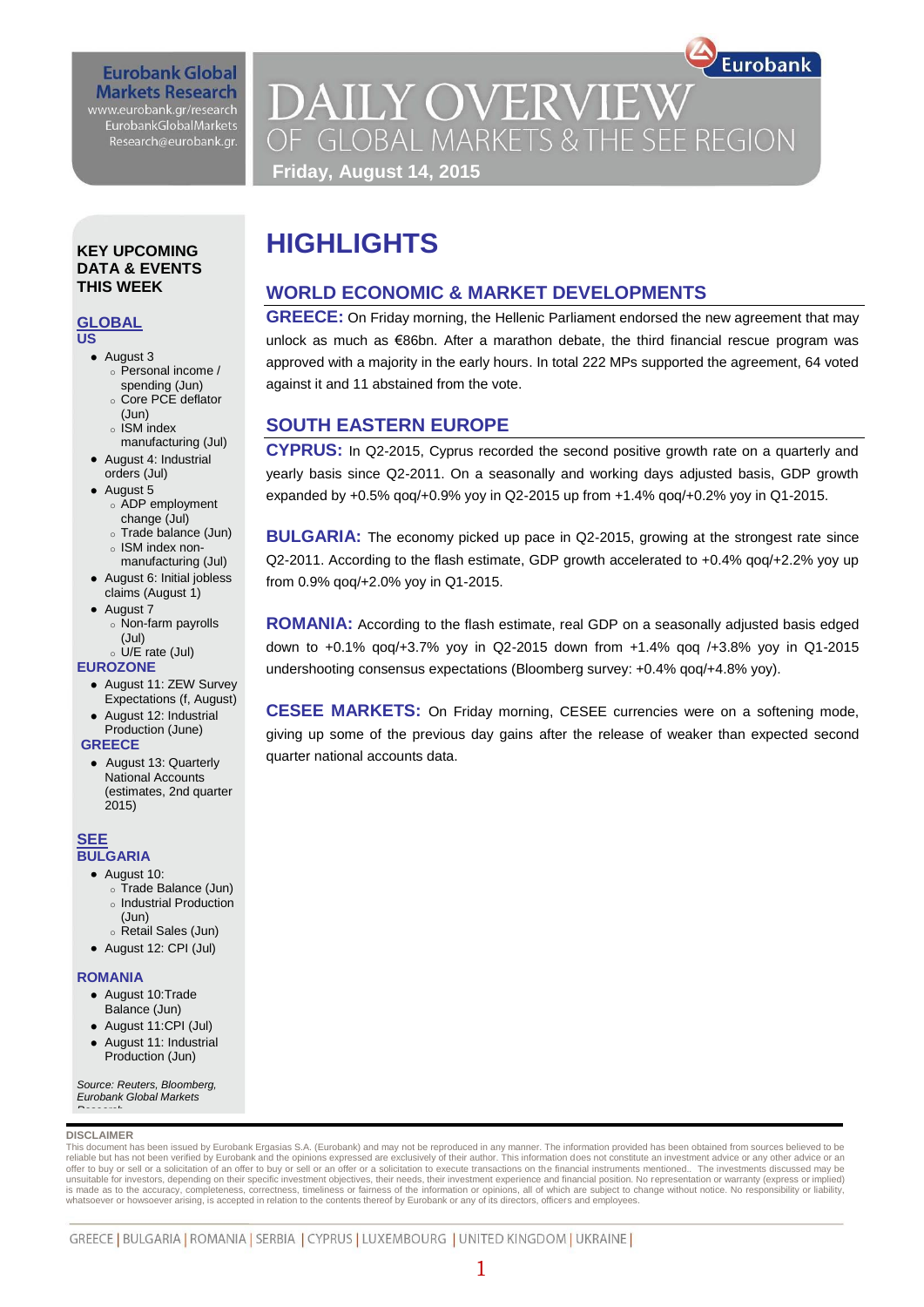november 14, 2013 August 14, 2015







*Research*

# **Latest world economic & market developments**

### **GREECE**

**AILY OVERVIEW** 

OF GLOBAL MARKETS & THE SEE REGION

On Friday morning, the Hellenic Parliament endorsed the new agreement that may unlock as much as €86 bn. After a marathon debate, the third financial rescue program was approved with a majority in the early hours on Friday. In total 222 MPs supported the agreement, 64 voted against it and 11 abstained from the vote. In addition, the ruling government coalition suffered major losses and had to rely on opposition votes. In particular, more than 40 MPs from the ruling Syriza party voted against the agreement on Friday morning. According to the local press, Prime Minister Tsipras will most likely initiate the procedure of asking for a confidence vote in the parliament later this month. Furthermore, the representative of the European Commission, Mrs. Annika Braikchart described the possibility of a positive outcome in today's Eurogroup as extremely likely after today's vote in the Greek parliament. Later today, Mr. Braikcharnt announced that the European Commission president, Jean-Claude Juncker, had a telephone conversation with the President of the Eurogroup, Jeroen Dijsselbloem, and the president of the ECB, Mario Draghi. The Eurogroup is about to take place at 4pm (Athens time) today, in order to discuss the agreement reached at technical level between the Greek Government and European institutions.

Finally, the European Commission issued in liaison with ECB a statement on Greece, commenting on the reform policies underpinning the agreement reached on the technical level between the Greek government and international lenders. According to the statement the agreed policies are built around four pillars: restoring fiscal sustainability, safeguarding financial stability, promoting growth, competitiveness and investment and building a modern state and public administration. [\(http://europa.eu/rapid/press-release\\_STATEMENT-15-5493\\_en.htm\)](http://europa.eu/rapid/press-release_STATEMENT-15-5493_en.htm).

### arkonstantopoulou@eurobank.gr

Eurobank

### **CYPRUS**

In Q2-2015, Cyprus recorded the second positive growth rate on a quarterly and yearly basis since Q2-2011. On a seasonally and working days adjusted basis, GDP growth expanded by +0.5% qoq/+0.9% yoy in Q2-2015 up from +1.4% qoq/+0.2% yoy in Q1- 2015 vs. -0.2% qoq/-1.6% yoy in Q4-2014. The signs that the economy is coming out of the woods are becoming more visible. In both our Regional Economics Monthly Review (April & May 2015) and Trip Notes (April 2015), we have extensively discussed the progress of the Cypriot economy in the last two and a half years. Based on our fact findings on the ground and our analysis, we always advocated that Cyprus is a solid turn-around economic story. The economy bottomed out in Q1-2015 after three years of recession, the economic environment has stabilized while capital controls have been fully lifted as a result of the confidence coming back to the financial sector. Moreover, the fiscal and external accounts adjustment is impressive by any standards of comparison. More importantly, the progress is acknowledged by rating agencies while the compression of yield spreads has led to a gradual restoration of access to the financial markets.

[igkionis@eurobank.gr](mailto:igkionis@eurobank.gr)

| <b>CYPRUS: Indicators</b> | 2014e  | 2015f  | 2016f  |
|---------------------------|--------|--------|--------|
| Real GDP growth %         | $-2.3$ | 0.4    | 1.4    |
| НІСР (ра, уоу %)          | $-0.3$ | $-0.8$ | 0.9    |
| Budget Balance/GDP*       | $-8.8$ | $-1.1$ | $-0.1$ |
| Current Account/GDP       | $-5.1$ | $-3.9$ | 4.2    |
| * ESA 2010                |        |        |        |

*Source: Reuters, Bloomberg, Eurobank Research, National Authorities*

### 2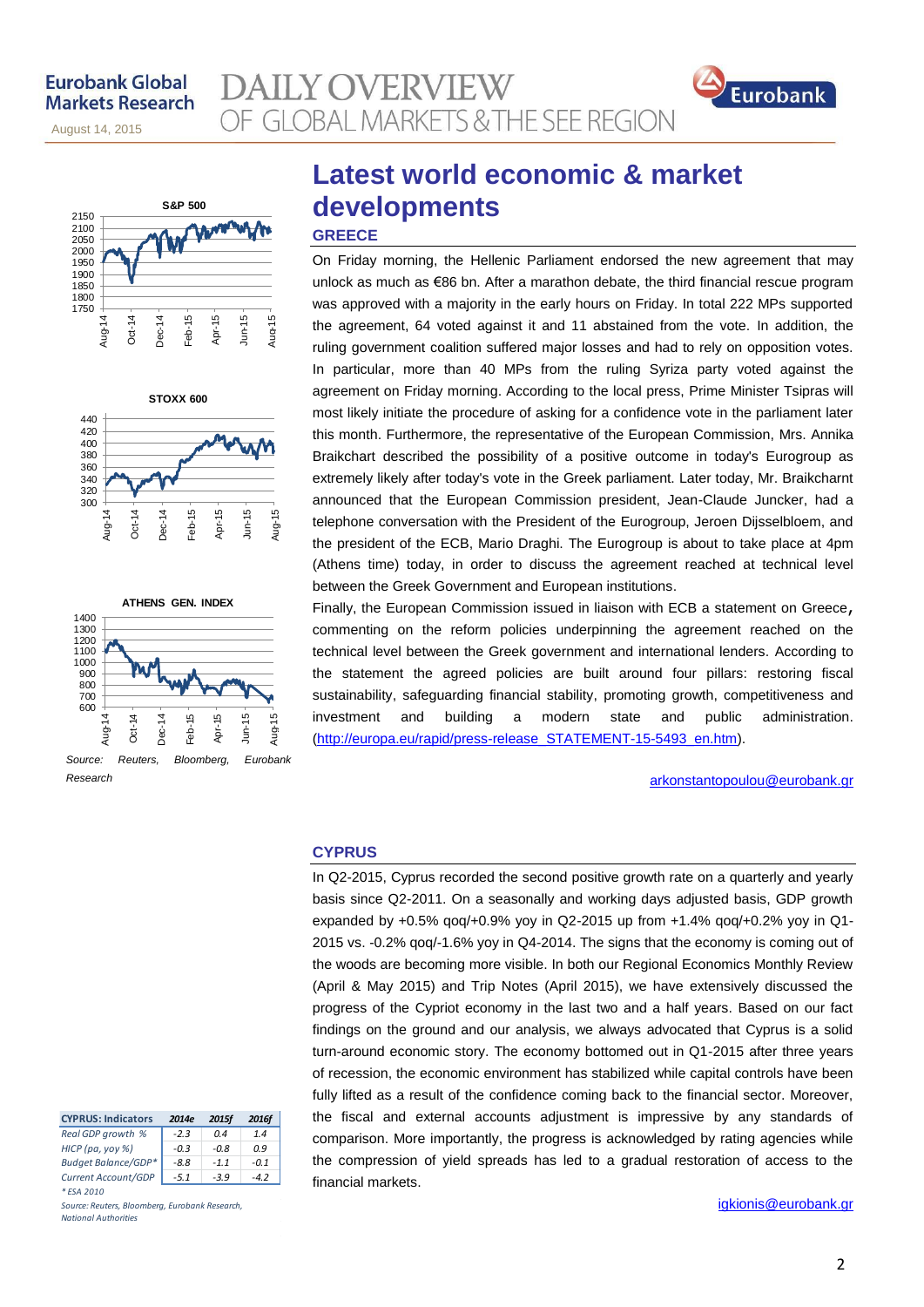november 14, 2013

August 14, 2015

| <b>BULGARIA: Indicators</b> | 2014e  | 2015f         | 2016f  |
|-----------------------------|--------|---------------|--------|
| Real GDP growth %           | 1.7    | 1.8           | 2.2    |
| CPI (pa, yoy %)             | $-1.4$ | 0.3           | 1.2    |
| Budget Balance/GDP*         | $-3.7$ | $-2.5$        | $-2.4$ |
| Current Account/GDP         | 0.9    | 20            | 1.5    |
| <b>EUR/BGN</b> (eop)        |        | 1.9558        |        |
|                             | 2014   | current 2015f |        |
| Policy Rate (eop)           |        | N/A           |        |

*\* on a cash basis*

*Source: Reuters, Bloomberg, Eurobank Research, National Authorities*

| ROMANIA: Indicator: 2014e   |        | 2015f   | 2016f  |
|-----------------------------|--------|---------|--------|
| Real GDP growth %           | 2.9    | 3.4     | 3.5    |
| CPI (pa, yoy %)             | 1.1    | $-0.5$  | 1.8    |
| <b>Budget Balance/GDP *</b> | $-1.9$ | $-1.9$  | $-2.8$ |
| Current Account/GDP         | $-0.4$ | $-1.0$  | $-1.5$ |
| <b>EUR/RON</b> (eop)        | 4.40   | 4.45    | 4.40   |
|                             | 2014   | current | 2015f  |
| Policy Rate (eop)           | 1.75   | 1.75    | 2.50   |

*\* on a cash basis*

*Source: Reuters, Bloomberg, Eurobank Research, National Authorities*

| <b>SERBIA: Indicators</b> | 2014e  | 2015f   | 2016f  |
|---------------------------|--------|---------|--------|
| Real GDP growth %         | $-1.8$ | 0.0     | 1.5    |
| CPI (pa, yoy %)           | 2.1    | 22      | 3.8    |
| <b>Budget Balance/GDP</b> | -67    | $-5.3$  | $-4.6$ |
| Current Account/GDP       | $-6.0$ | $-43$   | $-41$  |
| EUR/RSD (eop)             | 120.96 | 123.00  | 124.00 |
|                           | 2014   | current | 2015f  |
| Policy Rate (eop)         | 8.00   | 6.00    | 5.50   |

*Source: Reuters, Bloomberg, Eurobank Research, National Authorities*



| <b>Credit Ratings</b> |         |       |             |  |  |  |  |  |
|-----------------------|---------|-------|-------------|--|--|--|--|--|
| L-T ccv               | Moody's | S&P   | Fitch       |  |  |  |  |  |
| <b>SERBIA</b>         | B1      | BB-   | B+          |  |  |  |  |  |
| <b>ROMANIA</b>        | Baa3    | RRR-  | RRR-        |  |  |  |  |  |
| <b>BULGARIA</b>       | Baa2    | $BB+$ | <b>BBB-</b> |  |  |  |  |  |
| <b>CYPRUS</b>         | RЗ      | R+    | R-          |  |  |  |  |  |

*Source: IMF, EC, Reuters, Bloomberg, National Authorities, Eurobank Research*

### **Latest world economic & market developments in the CESEE region BULGARIA**

The economy picked up pace in Q2-2015, growing at the strongest rate since Q2-2011. According to the flash estimate, GDP growth accelerated to +0.4% qoq/+2.2% yoy up from 0.9% qoq/+2.0% yoy in Q1-2015, and +0.4% qoq/+1.3% yoy in Q4-2015. The detailed national accounts data will be published at a later stage and there will most probably be huge revisions and reallocations within the individual growth drivers' components. However, final consumption appeared to have made a strong contribution to growth in Q2. Final consumption jumped to +0.7% qoq/+2.1% yoy in Q2 up from 0.0% qoq/+1.1 yoy in Q1. The total spending recovery was driven by rising real wages, the declining energy prices and further modest gains in employment despite the negative contribution from fiscal policies restraint. The improvement in the labor market resulted in a decrease of the unemployment rate by 1.5pps on a yearly basis to 9.9% in Q2-2015. On the negative side, gross fixed capital formation decelerated even further to the slowest reading since Q2-2013. Gross fixed capital formation grew by only +0.3% qoq/+1.4% yoy in Q2 down from -0.1% qoq/+2.1% yoy in Q1. Exports and imports slowed down to -6.3% qoq/+3.6% yoy and -2.5% qoq/+7.5% yoy respectively. All in all, the second quarter growth flash estimate coupled with the first quarter GDP data release is still supportive of our earlier expressed view that full year growth would edge higher in 2015 instead of slowing down.

### **ROMANIA**

**DAILY OVERVIEW** 

OF GLOBAL MARKETS & THE SEE REGION

According to the flash estimate, real GDP on a seasonally adjusted basis edged down to +0.1% qoq/+3.7% yoy in Q2-2015 down from +1.4% qoq /+3.8% yoy in Q1-2015 vs. +0.9% qoq/+2.6% yoy in Q4-2014 undershooting consensus expectations (Bloomberg survey: +0.4% qoq/+4.8% yoy). Although no breakdown is available at the moment, it is evident from high-frequency indicators analysis that consumption has taken over as the leading growth driver even though some spending may have been postponed in Q2 ahead of the frontloaded VAT rate cut effective in June and the finalization of the Fiscal Code reform effective in the beginning of 2016. Robust real wage growth in private and public sector in tandem with improving sentiment and labor market tightening conditions have been fueling a revival of consumption spending in the first half of 2015, a trend which most probably will continue in Q3. Overall, the second quarter GDP reading it is consistent our full year GDP growth forecast in 2015 -currently at 3.4% with the risks skewed to the upside. Finally, the extraordinary growth performance in the first half of the year (+3.8% yoy in the 1H, the second highest in EU28 after Czech Republic) makes Romania stand out of the pack for a second consecutive year.

**CESEE MARKETS**

On Friday morning, **CESEE currencies** were on a softening mode, giving up some of the previous day gains after the release of weaker than expected second quarter national accounts data. The **Polish Zloty** eased by -0.1% to 4.18/€, the **Romanian Leu** by -0.2% to 4.42/€, the **Hungarian Forint** by -0.1% to 310.0/€. The **Czech Crown** stood at 27.02/€, remaining close to the limit on its value set by the central bank in 2013. The **Turkish Lira** hit a record low of 2.8460/USD following the collapse of talks to form a coalition government, bringing cumulative losses to more than 17% year to date. The yield on Poland's 10Y government bonds dropped 5 basis points after the Q2 GDP release to 2.79%, while Hungarian bonds were flat.

Eurobank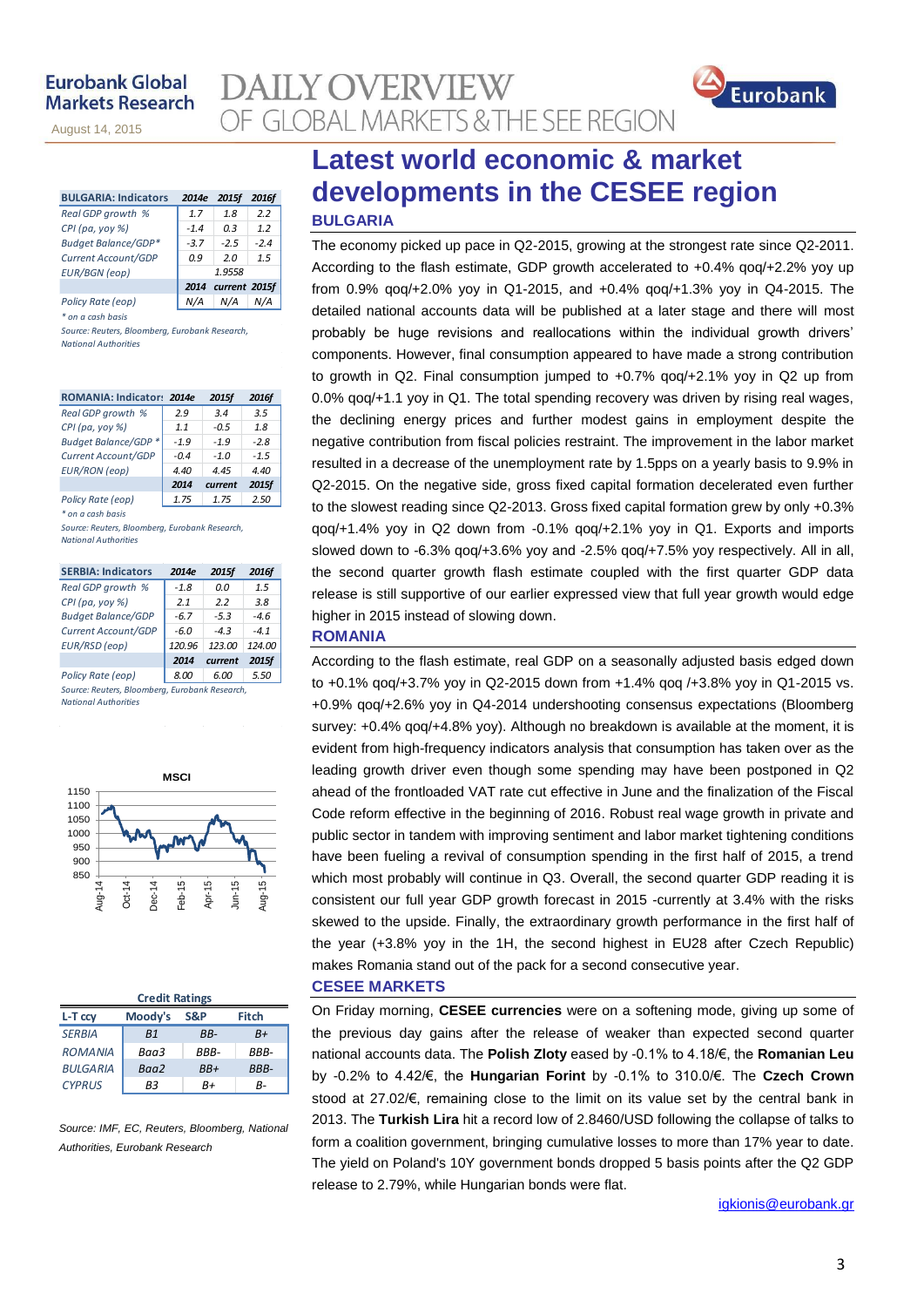### **Eurobank Global Markets Research**

August 14, 2015

DAILY OVERVIEW<br>OF GLOBAL MARKETS & THE SEE REGION



### **GLOBAL MARKETS**

november 14, 2013

| <b>GLOBAL MARKETS</b> |          |           |             |                |        |      |             |                         |      |              |                 |                    |      |         |             |
|-----------------------|----------|-----------|-------------|----------------|--------|------|-------------|-------------------------|------|--------------|-----------------|--------------------|------|---------|-------------|
| <b>Stock markets</b>  |          |           |             | <b>FOREX</b>   |        |      |             | <b>Government Bonds</b> |      |              |                 | <b>Commodities</b> |      |         |             |
|                       | Last     | <b>AD</b> | <b>AYTD</b> |                | Last   | ΔD   | <b>AYTD</b> | (yields)                | Last | <b>ADbps</b> | <b>AYTD</b> bps |                    | Last | ΔD      | <b>AYTD</b> |
| S&P 500               | 2083.39  | $-0.1%$   | 1.2%        | <b>EUR/USD</b> | 1.1171 | 0.2% | $-7.7%$     | $UST - 10vr$            | 2.17 | -21          | $\Omega$        | <b>GOLD</b>        | 1119 | 0.3%    | $-5.6%$     |
| Nikkei 225            | 20519.45 | $-0.4%$   | 17.6%       | GBP/USD        | 1.5636 | 0.2% | 0.4%        | Bund-10vr               | 0.62 | -1           |                 | <b>BRENT CRUDE</b> | 49   | 0.2%    | $-13.9%$    |
| STOXX 600             | 385.48   | $-0.3%$   | 12.5%       | <b>USD/JPY</b> | 124.13 | 0.3% | $-3.6%$     | $JGB - 10vr$            | 0.38 | 0            |                 | <b>LMEX</b>        | 2391 | $-0.2%$ | $-18.0%$    |

### **CESEE MARKETS**

| <b>SERBIA</b>         |                |                |                    | <b>ROMANIA</b>        |                  |                  |                     | <b>BULGARIA</b>       |             |                  |                     |
|-----------------------|----------------|----------------|--------------------|-----------------------|------------------|------------------|---------------------|-----------------------|-------------|------------------|---------------------|
| <b>Money Market</b>   |                |                |                    | <b>Money Market</b>   |                  |                  |                     | <b>Money Market</b>   |             |                  |                     |
| <b>BELIBOR</b>        | Last           | <b>ADbps</b>   | <b>AYTD bps</b>    | <b>ROBOR</b>          | Last             | <b>ADbps</b>     | <b>AYTD bps</b>     | <b>SOFIBOR</b>        | Last        | <b>ADbps</b>     | ∆YTD bps            |
| T/N                   | 425            | $-33$          | $-566$             | O/N                   | 0.76             | $\overline{2}$   | 19                  | <b>LEONIA</b>         | 0.01        | 0                | $-1$                |
| 1-week                | 4.42           | $-36$          | $-559$             | $1$ -month            | 1.03             | $\overline{2}$   | 12                  | 1-month               | 0.17        | 0                | $-4$                |
| 1-month               | 4.79           | $-37$          | $-526$             | $3$ -month            | 1.34             | $\mathbf{1}$     | $-36$               | 3-month               | 0.33        | 0                | $-10$               |
| 3-month               | 5.21           | $-37$          | $-464$             | 6-month               | 1.54             | 0                | $-47$               | 6-month               | 0.62        | 0                | $-17$               |
| 6-month               | 5.49           | $-42$          | $-430$             | 12-month              | 1.63             | 0                | -39                 | 12-month              | 1.22        | 0                | $-28$               |
| <b>RS Local Bonds</b> |                |                |                    | <b>RO Local Bonds</b> |                  |                  |                     | <b>BG Local Bonds</b> |             |                  |                     |
|                       | Last           | <b>ADbps</b>   | <b>∆YTD bps</b>    |                       | Last             | <b>ADbps</b>     | <b>AYTD bps</b>     | (yields)              | Last        | <b>ADbps</b>     | ∆YTD bps            |
| 3Y RSD                | 6.15           | $-1$           | $-289$             | 3Y RON                | 1.85             | $-4$             | $-46$               | 3Y BGN                | 0.30        | $-1$             | $-80$               |
| 5Y RSD                | 8.10           | $\overline{2}$ | $-208$             | 5Y RON                | 2.42             | $-3$             | $-29$               | 5Y BGN                | 1.03        | 0                | $-42$               |
| 7Y RSD                | 8.77           | 0              | $-4$               | 10Y RON               | 3.64             | $-3$             | $-2$                | 10Y BGN               | 2.67        | 0                | -9                  |
|                       |                |                |                    |                       |                  |                  |                     |                       |             |                  |                     |
| <b>RS Eurobonds</b>   |                |                |                    | <b>RO Eurobonds</b>   |                  |                  |                     | <b>BG Eurobonds</b>   |             |                  |                     |
|                       | Last           | <b>ADbps</b>   | <b>AYTD bps</b>    |                       | Last             | <b>ADbps</b>     | <b>AYTD bps</b>     |                       | Last        | <b>ADbps</b>     | ∆YTD bps            |
| USD Nov-17            | 3.43           | $-2$           | $-83$              | <b>EUR Sep-20</b>     | 1.41             | -3               | -32                 | EUR Jul-17            | 0.42        | 0                | $-74$               |
| <b>USD Nov-24</b>     | 6.49           | 0              | $-10$              | USD Aug-23            | 3.62             | $-4$             | $\mathbf{1}$        | <b>EUR Sep-24</b>     | 2.84        | 34               | -3                  |
|                       |                |                |                    |                       |                  |                  |                     |                       |             |                  |                     |
| <b>CDS</b>            | Last           | <b>ADbps</b>   | <b>AYTD bps</b>    | CDS                   | Last             | <b>ADbps</b>     | <b>AYTD bps</b>     | CDS                   | Last        | <b>ADbps</b>     | ∆YTD bps            |
| 5-year                | 271            | 0              | $-19$              | 5-year                | 124              | $\mathbf{1}$     | $-18$               | 5-year                | 171         | $\mathbf{1}$     | $-20$               |
| 10-year               | 316            | $-1$           | $-41$              | $10$ -year            | 168              | 0                | $-19$               | 10-year               | 217         | $\mathbf{1}$     | $-24$               |
|                       |                |                |                    |                       |                  |                  |                     |                       |             |                  |                     |
| <b>STOCKS</b>         |                |                |                    | <b>STOCKS</b>         |                  |                  |                     | <b>STOCKS</b>         |             |                  |                     |
|                       | Last           | ΔD             | <b>AYTD</b>        |                       | Last             | ΔD               | <b>AYTD</b>         |                       | Last        | ΔD               | <b>AYTD</b>         |
| BELEX15               | 659.1          | 0.50%          | $-1.19%$           | <b>BET</b>            | 7485.6           | $-0.28%$         | 5.68%               | <b>SOFIX</b>          | 471.3       | $-0.24%$         | $-9.72%$            |
|                       |                |                |                    |                       |                  |                  |                     |                       |             |                  |                     |
| <b>FOREX</b>          | Last           | ΔD             | <b>AYTD</b>        | <b>FOREX</b>          | Last             | ΔD               | <b>AYTD</b>         | <b>FOREX</b>          | Last        | ΔD               | <b>AYTD</b>         |
| <b>EUR/RSD</b>        | 120.13         | $-0.09%$       | 1.01%              | <b>EUR/RON</b>        | 4.4257           | $-0.31%$         | 1.31%               | USD/BGN               | 1.7508      | 0.19%            | $-7.67%$            |
|                       |                |                |                    |                       |                  |                  |                     |                       |             |                  |                     |
|                       | BELEX15 Index  |                |                    |                       |                  | <b>BET Index</b> |                     |                       | SOFIX Index |                  |                     |
| 800                   |                |                |                    | 8000                  |                  |                  |                     | 570                   |             |                  |                     |
| 750                   |                |                |                    | 7500                  |                  |                  |                     | 550                   |             |                  |                     |
| 700                   |                |                |                    | 7000                  |                  |                  |                     | 530                   |             |                  |                     |
| 650                   |                |                |                    |                       |                  |                  |                     | 510                   |             |                  |                     |
| 600                   |                |                |                    | 6500                  |                  |                  |                     | 490                   |             |                  |                     |
| 550<br>500            |                |                |                    | 6000                  |                  |                  |                     | 470                   |             |                  |                     |
|                       |                |                |                    |                       |                  |                  |                     | 450                   |             |                  |                     |
| Aug-14                | Nov-14         | Feb-15         | $May-15$<br>Aug-15 | Aug-14                | Dec-14<br>Oct-14 | Apr-15<br>Feb-15 | $J$ un-15<br>Aug-15 | Aug-14<br>Oct-14      | Dec-14      | Feb-15<br>Apr-15 | Aug-15<br>$J$ un-15 |
|                       |                |                |                    |                       |                  |                  |                     |                       |             |                  |                     |
|                       |                |                |                    |                       |                  | <b>EUR/RON</b>   |                     |                       |             |                  |                     |
|                       | <b>EUR/RSD</b> |                |                    | 4.55                  |                  |                  |                     | <b>USD/BGN</b>        |             |                  |                     |
| 126<br>124            |                |                |                    |                       |                  |                  |                     | 1.90<br>1.80          |             |                  |                     |
| 122                   |                |                |                    | 4.45                  |                  |                  |                     | 1.70                  |             |                  |                     |
| 120                   |                |                |                    |                       |                  |                  |                     | 1.60                  |             |                  |                     |
| 118                   |                |                |                    | 35                    |                  |                  |                     | 1.50                  |             |                  |                     |
| 116                   |                |                |                    | 4.25                  |                  |                  |                     | 1.40<br>1.30          |             |                  |                     |
| 114                   |                |                |                    |                       |                  |                  |                     | 1.20                  |             |                  |                     |
|                       | Nov-14         |                | $May-15$<br>Aug-15 | Aug-14                | Nov-14           | Feb-15           | $May-15$<br>Aug-15  | Aug-14                | Nov-14      | Feb-15           | $May-15$<br>Aug-15  |
| Aug-14                |                | Feb-15         |                    |                       |                  |                  |                     |                       |             |                  |                     |
|                       |                |                |                    |                       |                  |                  |                     |                       |             |                  |                     |
|                       |                |                |                    |                       |                  |                  |                     |                       |             |                  |                     |
|                       |                |                |                    |                       |                  |                  |                     |                       |             |                  |                     |
|                       |                |                |                    |                       |                  |                  |                     |                       |             |                  |                     |
|                       |                |                |                    |                       |                  |                  |                     |                       |             |                  |                     |

*Source: Reuters, Bloomberg, Eurobank Economic Analysis and Financial Markets Research Data updated as of 17:45 EEST of previous session*